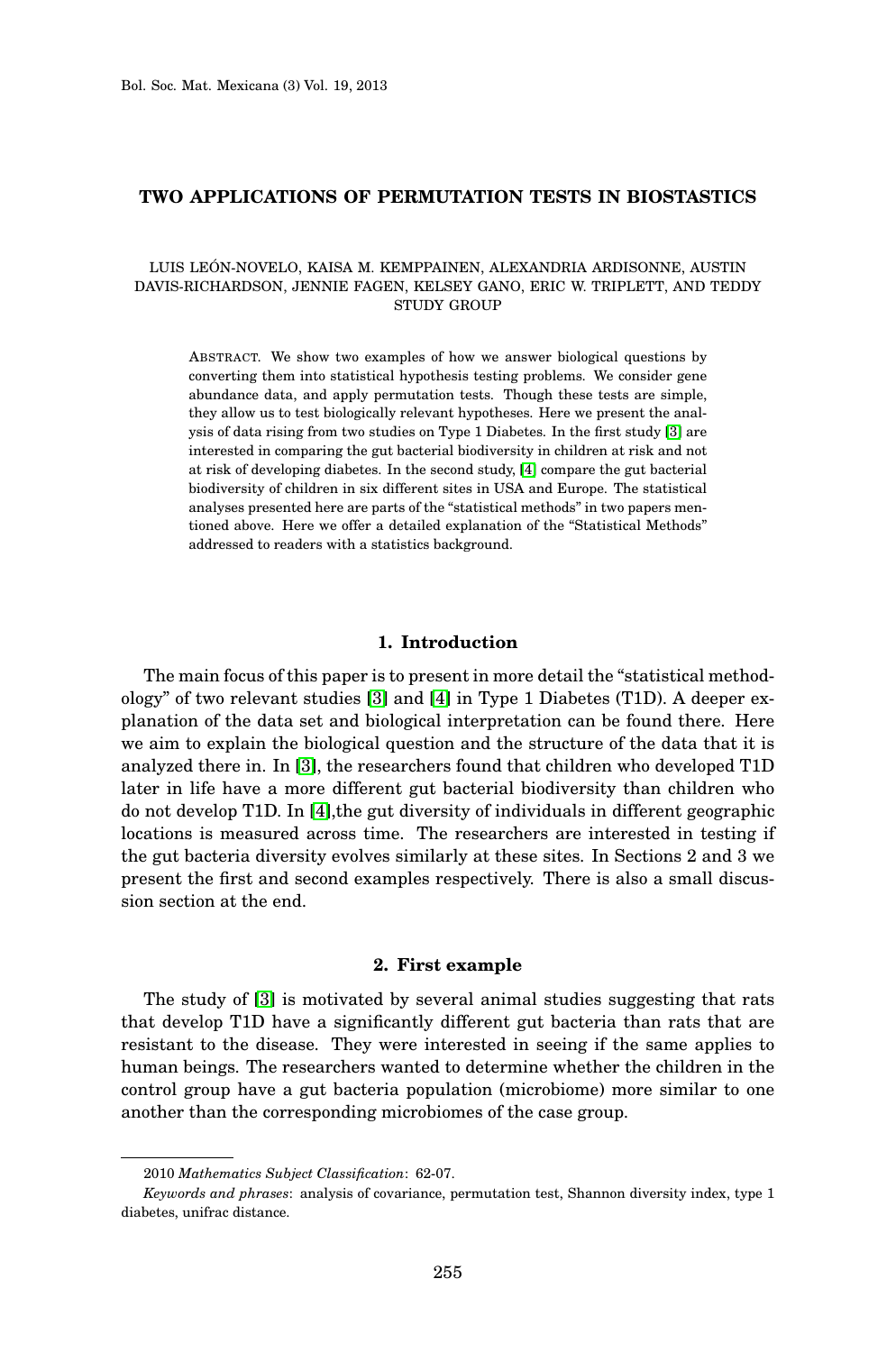<span id="page-1-0"></span>**(2.1) Data.** The data come from eight Finnish children participating in the Diabetes Prediction and Prevention study [\[8,](#page-11-2) [5,](#page-11-3) DIPP]. For each child, three stool samples were obtained at three time points, obtaining a total of 24 separate samples. There are four cases and four controls, the cases are children that became autoimmune and developed T1D. This is a paired design, each child in the case group was matched with a child in the control group of the same age and T1Dsusceptibility genotype that did not develop autoimmunity or T1D during the study. Though the matching is used in other statistical analyses in [\[3\]](#page-11-0), in the analysis discussed here this matching is ignored.

The stool samples of the 8 individuals provide the data for this paper. Highthroughput, 16S ribosomal ribonucleic acid (16S rRNA) sequencing was performed on the stool samples. 16S rRNA gene sequencing is a widely used technology that allows the classification of bacteria. The 16S rRNA is a highly conserved gene found in all bacteria that contains hypervariable regions. The nucleic acid sequence of these regions is unique to different species of bacteria and can be used to identify bacteria. The set of 16S rRNA sequences that are amplified from a sample during high-throughput sequencing are clustered into Operational Taxonomic Units (OTUs) based on sequence similarity. Different OTUs correspond to different groups of bacteria that share a certain level of 16S rRNA sequence similarity. Every OTU has a name and the data used here are counts of OTUs in each sample. Table [2.1](#page-1-0) shows some rows of the data set corresponding to the first and third individuals at time 1. We will use the data in this table as an example below.

| First individual  | Counts         |
|-------------------|----------------|
| First individual  |                |
| 01 FS63YEP02GADJS | 7              |
| 01 FS63YEP02GWM9M | 9              |
| 01 FS63YEP02HBHGD | $\mathbf{2}$   |
| 01 FS63YEP02HLYA0 | 1              |
| 01 FS63YEP02JJMWG | $\mathbf{2}$   |
| Third individual  |                |
| 20 FS63YEP02FGL4W | $\overline{2}$ |
| 20 FS63YEP02FLYRR | 1              |
| 20 FS63YEP02JVBDD | 1              |
| 20 FXCV9AW02H57E6 | 5              |
| 20 FXCV9AW02IFECK | 95             |
| 20 FXCV9AW02J3H7K | 1              |
| 20 FXCV9AW02JTQOI | 21             |

<span id="page-1-1"></span>Table 1. A subsample of the data corresponding to the first and third individuals at time 1.

The first row of the Table [2.1](#page-1-0) indicates that the OTU "FS63YEP02GADJS" was observed 7 times in the first individual at time point 1. Two different OTUs correspond to two different bacteria, but two OTUs may be similar. The similarity is a measure based on the sequences and it is measured in a 0-100% scale. A similarity matrix can then be built, and with it a phylogenetic tree is built. This is a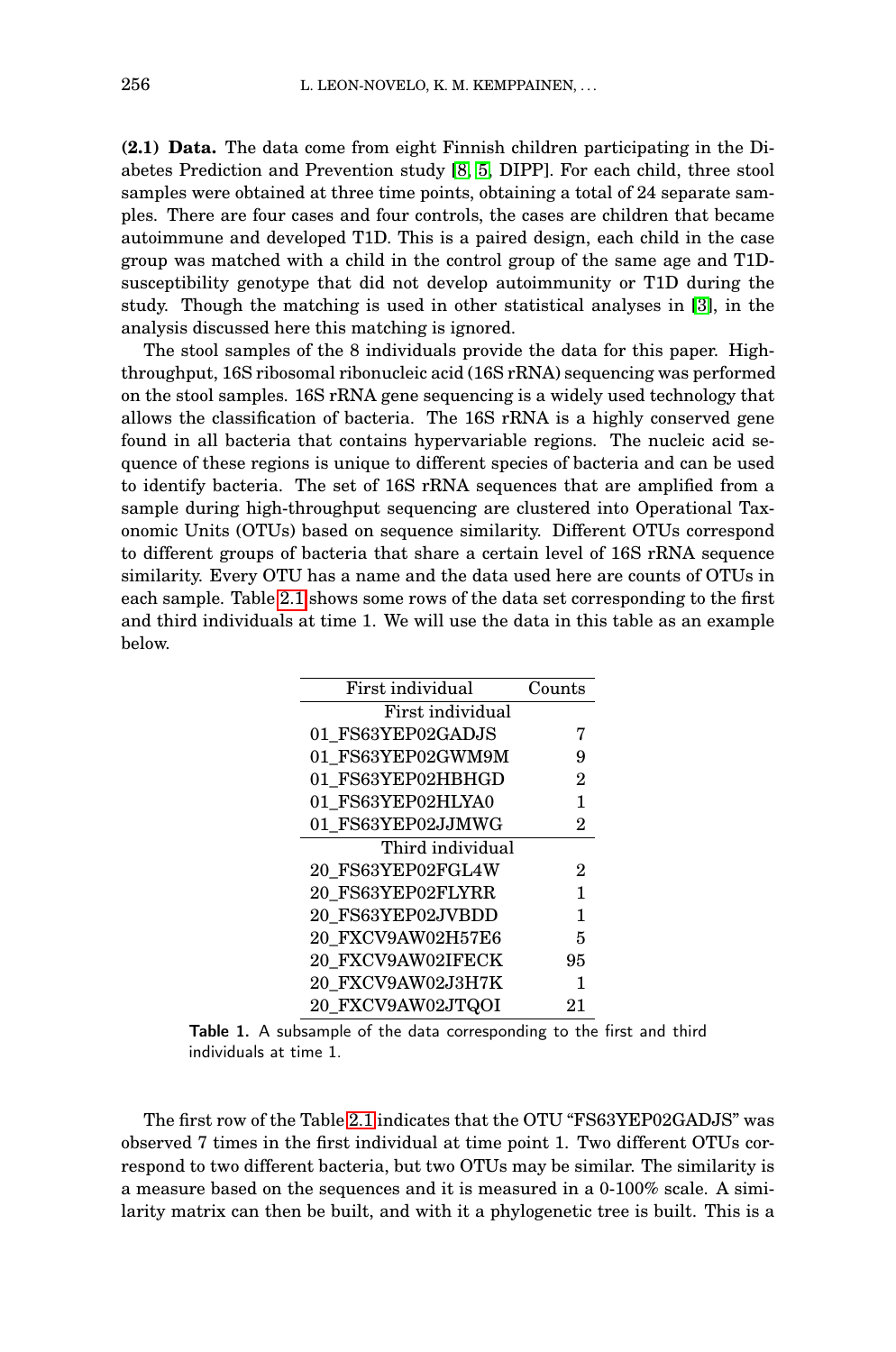

<span id="page-2-0"></span>Figure 1. Phylogenetic tree corresponding to the OTUs in Table [1.](#page-1-1) The counts are given between parentheses.

weighted tree in the Theory of Graphics sense, where every leaf corresponds to an OTU. Every branch of the tree has a weight associated to it. The tree is built in such a way that the similarity between two leaves is the sum of the weight of the branches we have to pass in order to go from the leaf to the root of the smallest subtree containing both leaves. Figure [1](#page-2-0) shows the phylogenetic tree corresponding to the OTU in Table [1.](#page-1-1) For example, the similarity between the first and third most upper leaves (labeled 20\_FXCV9AW02IFECK and 01\_FS63YEP02GADJS) tree is  $0.161 + 0.024 = 0.185$ .

**(2.2) Statistical Analysis.** In this subsection we explain how we used the Unifrac distance [\[6\]](#page-11-4) and a permutation test inspired in the P-test of [\[7\]](#page-11-5) to compare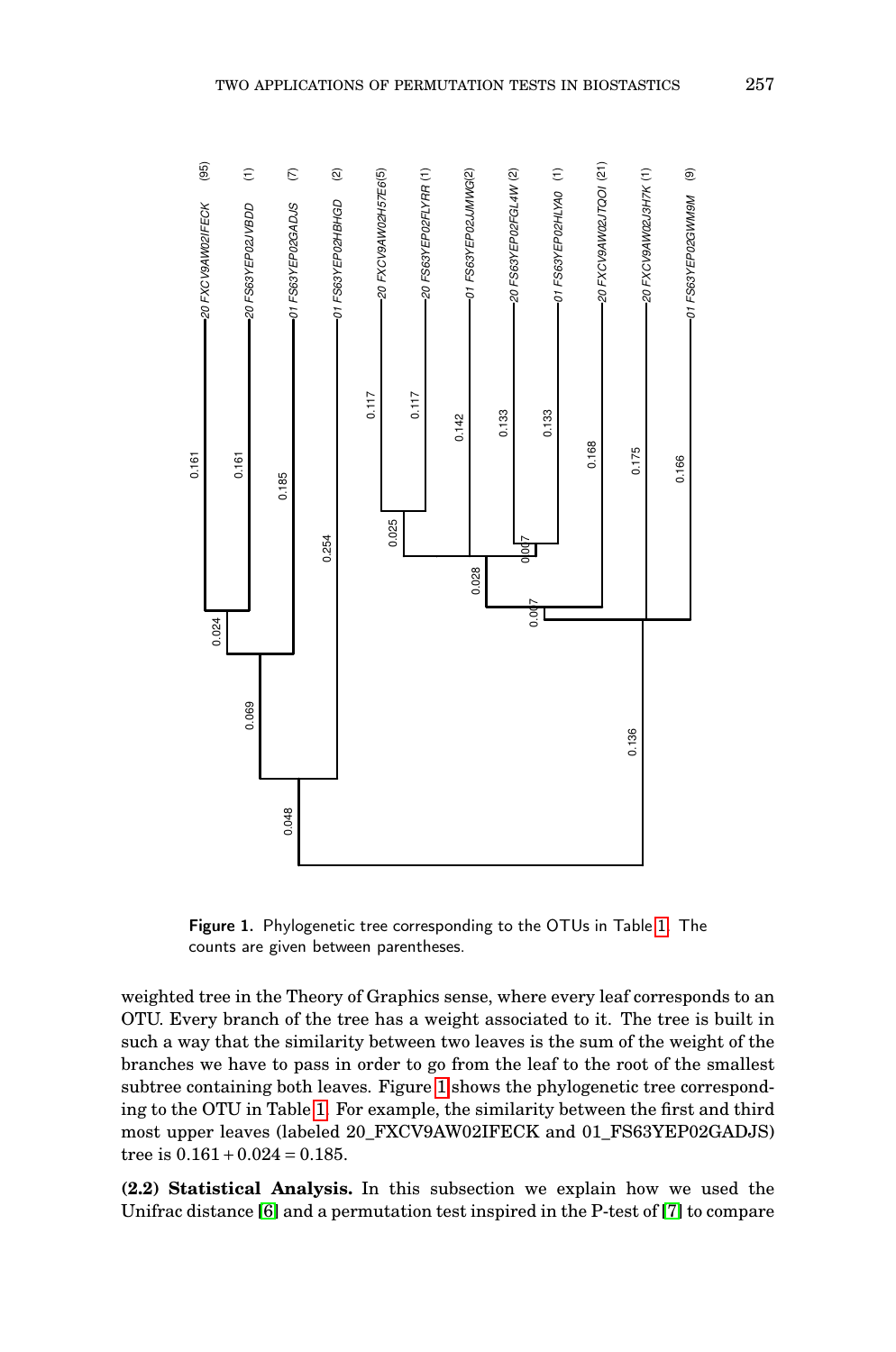the gut diversity of the case and control groups. In particular, we are interested in testing if the gut microbiome of the control groups are more similar to one another than the microbiomes in the case group.

The phylogenetic tree considers the similarity between OTUs but not the OTU counts. The weighted version of the UNIFRAC distance [\[6\]](#page-11-4) incorporates the OTU count and the OTU similarity information. Using the phylogenetic tree with the OTUs of two individuals, we can compute the weighted UNIFRAC distance between the two bacteria populations. It is defined as

<span id="page-3-0"></span>(2.1) 
$$
u = \sum_{i=1}^{n} b_i \left| \frac{A_i}{A_T} - \frac{B_i}{B_T} \right|
$$

Here, *n* is the total number of branches in the tree, *b<sup>i</sup>* is the length of branch *i*, *A<sup>i</sup>* and *B<sup>i</sup>* are the number of descendants of branch *i* from communities *A* and *B* respectively,  $i = 1, ..., n$ .  $A_T$  and  $B_T$  are the total number of sequences from communities *A* and *B* respectively. To adjust for different sample sizes, *A<sup>i</sup>* and *B<sup>i</sup>* are divided by  $A_T$  and  $B_T$ . In our toy example (See Figure [1\)](#page-2-0), if A and B represent, respectively, the community coming from the first and third individuals,  $n = 22$ ,  $A_T = 21, B_T = 126,$ 

$$
u = 0.048 \left| \frac{9}{21} - \frac{96}{126} \right| + 0.069 \left| \frac{7}{21} - \frac{96}{126} \right| + 0.024 \left| \frac{9}{21} - \frac{96}{126} \right|
$$
  
+ 0.161  $\left| \frac{0}{21} - \frac{95}{126} \right| + \dots + 0.166 \left| \frac{9}{21} - \frac{0}{126} \right|$   
= 0.45

The more different the two populations are, the larger the unifrac distance is. [\[7\]](#page-11-5) proposes a permutation test called "P test" to determine if two populations are significantly (*i.e.*, statistically) different. Under the null hypothesis, *i.e.* under the assumption that both bacteria populations are equal, the population labels of the OTUs are exchangeable. The test consists in permuting the population labels in the phylogenetic tree, with the permuted labels, compute  $u_*$  according to [\(2.1\)](#page-3-0). We repeat the process  $M$  times to obtain  $u^{(1)}_\star,\ldots,u^{(M)}_\star$ . The *p*-value is the proportion of times that  $u > u_*$ , in math, *p*-value=  $\sum_{m=1}^{M} 1(u > u_*^{(m)})/M$ , where 1(*A*) is the indicator function of the event *A*. Rejecting the null hypothesis is claiming that the bacteria populations are different. In other words, the difference between the OTU counts are not due to random chance. It is worth it to mention that the Unifrac distance measures the difference in the diversity of two populations. This is, a large unifrac distance indicated that one population is more diverse than the other. Two populations can be equally diverse but completely different. This is, two samples or populations could be statistically similar even though they might not contain any common bacteria.

As mentioned earlier, [\[3\]](#page-11-0) were interested in knowing if the controls have a more similar gut bacteria population to one another than the case individuals. To test so, in [\[3\]](#page-11-0), we performed the following permutation test, inspired in the P-test:

1. Denote with  $a_i$ ,  $o_j$  the case *i* and control *j* individuals respectively,  $i, j =$ 1,2,3,4; and  $u(\Box, \circ)$  the unifrac distance between the individuals  $\Box$  and  $\circ$ . For each one of the six possible pairs of individuals in the case group we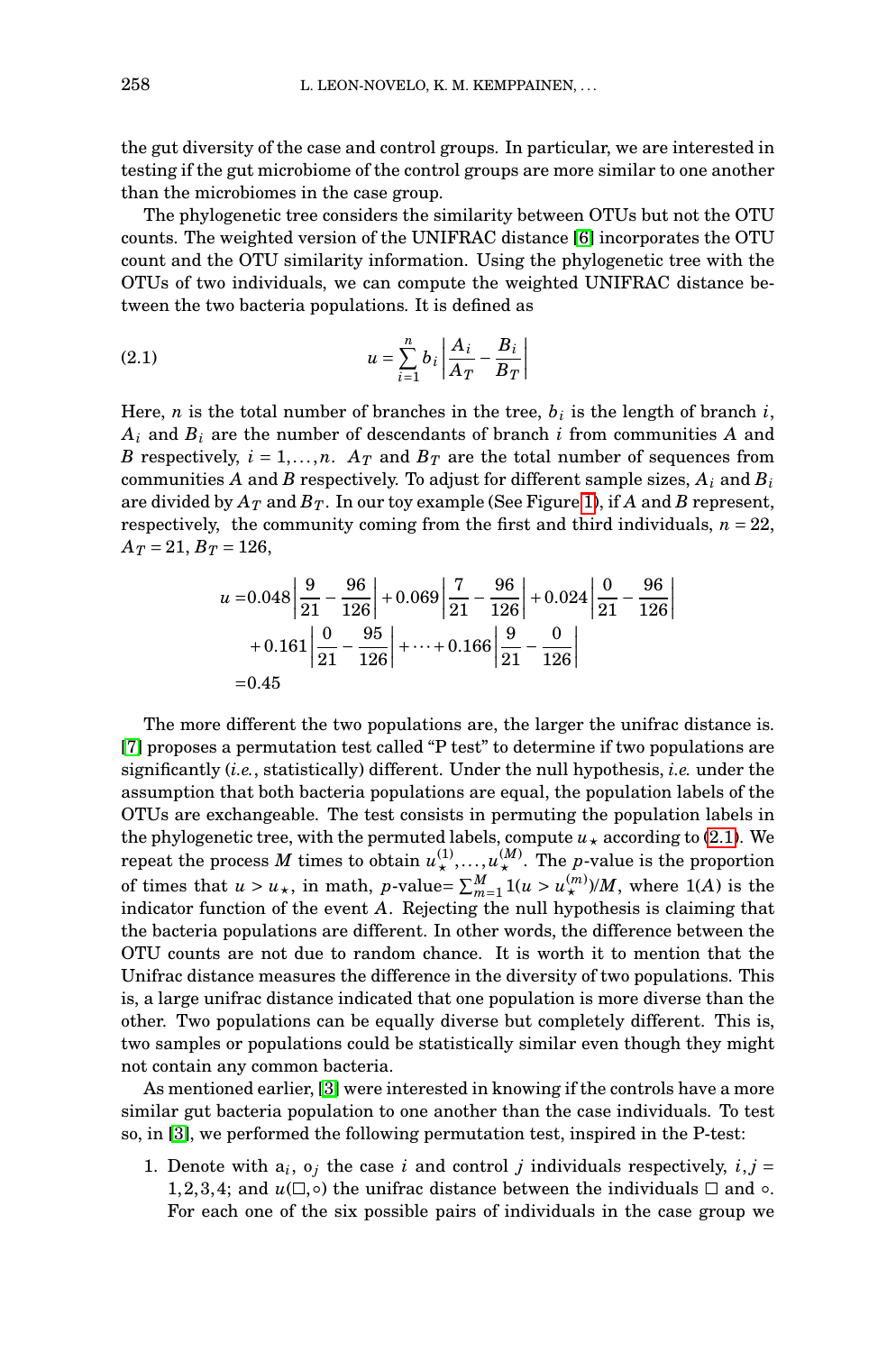

<span id="page-4-0"></span>Figure 2. Histogram of simulated  $D^*$ s along with the 95% percentile,  $D^{obs}$  and  $p\text{-value}$  for each one of the times in the study. See

compute the unifrac distances and sum them to obtain

 $S_{\mathbf{a}}^{obs} = u(\mathbf{a}_1, \mathbf{a}_2) + u(\mathbf{a}_1, \mathbf{a}_3) + u(\mathbf{a}_1, \mathbf{a}_4) + u(\mathbf{a}_2, \mathbf{a}_3) + u(\mathbf{a}_2, \mathbf{a}_4) + u(\mathbf{a}_3, \mathbf{a}_4)$ 

Similarly, we define  $S_0^{obs}$  as the sum of the unifrac distances of each of the six possible pairs of individuals in the control group. Our test statistic is

$$
D^{obs} = S_{\mathbf{a}}^{obs} - S_{\mathbf{0}}^{obs}.
$$

- 2. For each phylogenetic tree, we randomly permute the labels of the individuals (children) and, as we computed  $D^{obs}$  but now considering these permuted-label trees, we compute *D* ?.
- 3. We repeat step 2 a total of  $M = 10^5$  times to get a sample of differences, *i.e.*, of  $D^*$ :  $D_1^*,...,D_M^*$
- 4. We compute the *p*-value as the proportion of  $D^*$ s greater than  $D^{obs}$ . In math,

$$
p
$$
 - value =  $(1/M) \sum_{m=1}^{M} 1(D^{obs} > D_m^{\star}).$ 

Since the Unifrac distance is a measurement of how far apart two microbiomes (*i.e.*, bacteria populations) of two individuals are, a large value of *D obs* would suggests that the case microbiomes are more different to one another than the control microbiomes. Equivalently,  $D^{obs}$  large is evidence that the control microbiomes are more similar to each other than the case microbiomes. The question becomes now what large means. If all the populations were equal, the population labels in every phylogenetic tree would be exchangeable. Following the idea of the P-test, simulated samples from the null distribution of the statistic *D* are obtained by permuting the population labels in every phylogenetic tree.

Figure [2](#page-4-0) shows the histogram of the  $D^*$ s for each time. The short and long arrows indicate the 95% quantile and *D obs* respectively. The long arrow is at the right of the 0.95 quatile (short arrow) just at time 2. That is, we are able to claim that at time 2 the population of microrganisms in the control group are more similar to one another than in the case group. The data suggest that the same is true at time 1 and 3 but is not conclusive.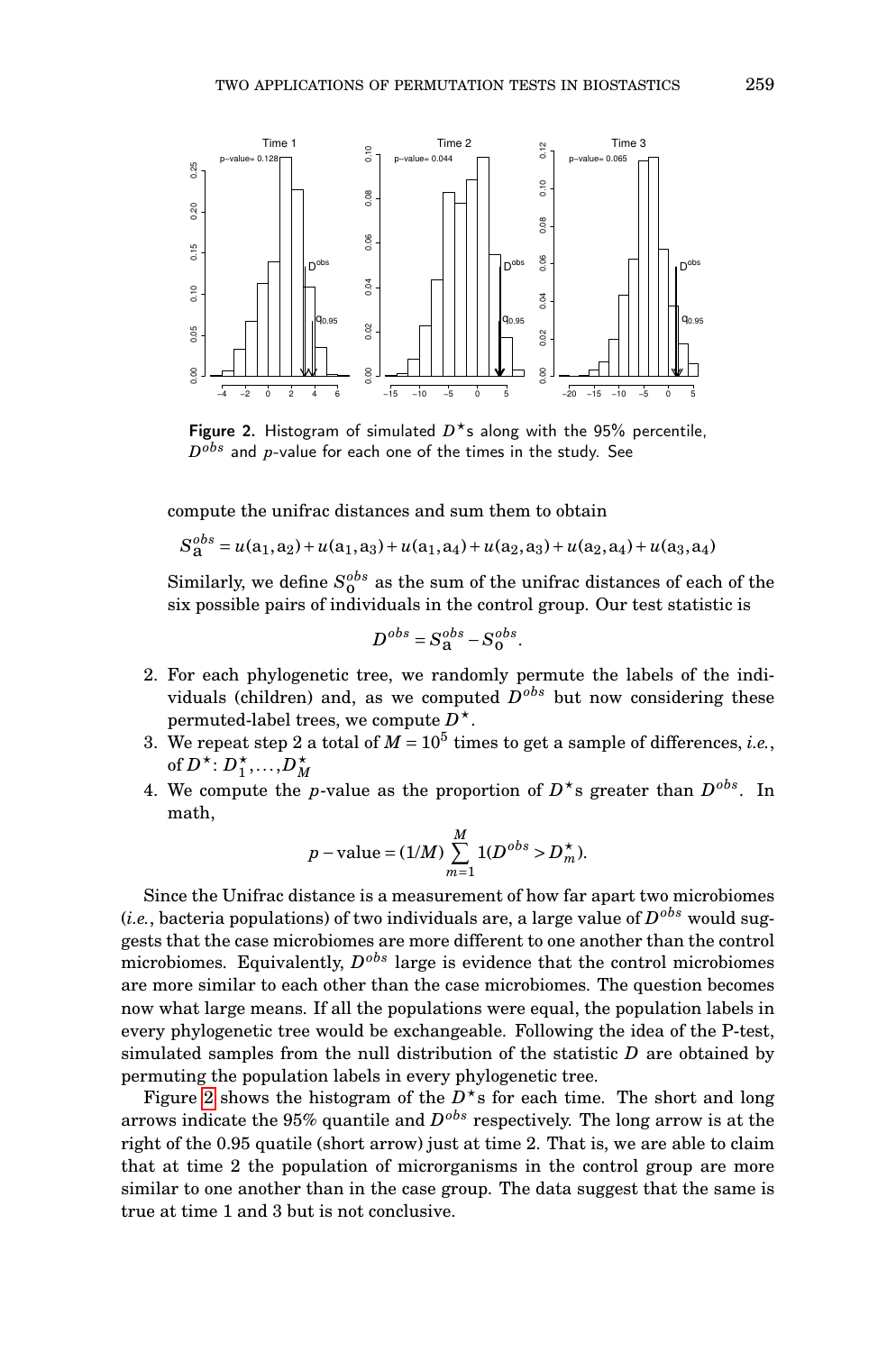#### **3. Second Example**

The second example is part of the statistical analysis in the paper [\[4\]](#page-11-1). Inspired by the findings of [\[3\]](#page-11-0) and others, researchers suspect that the gut microbiome has a role in the development of T1D. The composition of the gut microbiome of children in six different locations was analyzed across time. The sampling units are children genetically at high risk for T1D but currently free of islet autoantibodies or disease. The TEDDY group gathered data about the the composition of the gut microbiome of children across time in six different locations. The sampling units are children genetically at high risk for type 1 diabetes but currently free of islet autoantibodies or disease. In the current manuscript, we explain and reproduce the statistical analysis that yields them to conclude that the microbiome diversity across time differs in the six study sites.

**(3.1) Data.** [\[4\]](#page-11-1) analyzed stool samples taken monthly from children starting at age four months old until they turned 19 months old. The data correspond to 90 children, 15 from each one of the six different participating sites: Finland, Germany, Sweden, Washington state, Colorado, and Georgia/Florida. As in the example in Section 2, high-throughput 16S rRNA sequencing was performed on these stool samples. The data consists of a table of genus-level OTU counts for every stool sample (not shown). Since we are interested in the bacterial diversity the biologists work with the Shannon Diversity Index [\[10,](#page-11-6) SDI],

$$
SDI = \sum_{i=1}^{R} p_i \log p_i,
$$

where  $i$  indexes the different OTUs in the sample,  $p_i$  is the proportion of OTUs *i* in the sample, and *R* is the total number of different OTUs in the sample. The more diverse the bacteria population is, the larger the SDI is. For our purposes the data were reduced to a sequence of SDI measurements across different time points for every child. These sequences are shown in Figure [3.](#page-7-0) Every line represents the SDI of a child across time. Visually, we cannot appreciate any clear difference among the SDI curves across the sites, except, probably, Sweden where the SDI seems to have less variance. [\[4\]](#page-11-1) speculate that the reason for this may be that the Sweden children are the least exposed to antibiotics of all the sites in the study. Since there are few stool samples for the youngest and oldest ages, we have removed from this analysis the data corresponding to ages under 100 days and over 550 days.

**(3.2) Statistical Analysis.** The aim of this statistical analysis is to test if the curves of the SDI are statistically different or not. In order to do so we need to introduce a statistical model. We consider the following mixed model

<span id="page-5-0"></span>(3.1) 
$$
y_{ijk} = \mu + \alpha_i + \beta_j + \gamma t_k + \delta_i t_k + \eta t_k^2 + \epsilon_{ijk},
$$

where,  $y_{ijk}$  represents the *k*-th measurement of the SDI for child *j* at site *i*,  $\mu$  is the over all mean,  $a_i$  is the fixed site effect (for estimation purposes we impose  $\sum_i \alpha_i = 0$ ,  $\beta_j \sim N(0, \sigma_{child}^2)$  is the child-specific random effect,  $t_k$  is the child age in days (treated as a continuous variable standardized to have sample mean and variance equal to 0 and 1 respectively) when the *k*-measurement was taken, the fixed effect  $\delta_i$  is the interaction coefficient between days and site (also assuming  $\Sigma_i$ δ*i* = 0), *η* is also a fixed effect, and  $ε_{ijk}$  ∼  $N(0, σ_ε^2)$  is a random error. In the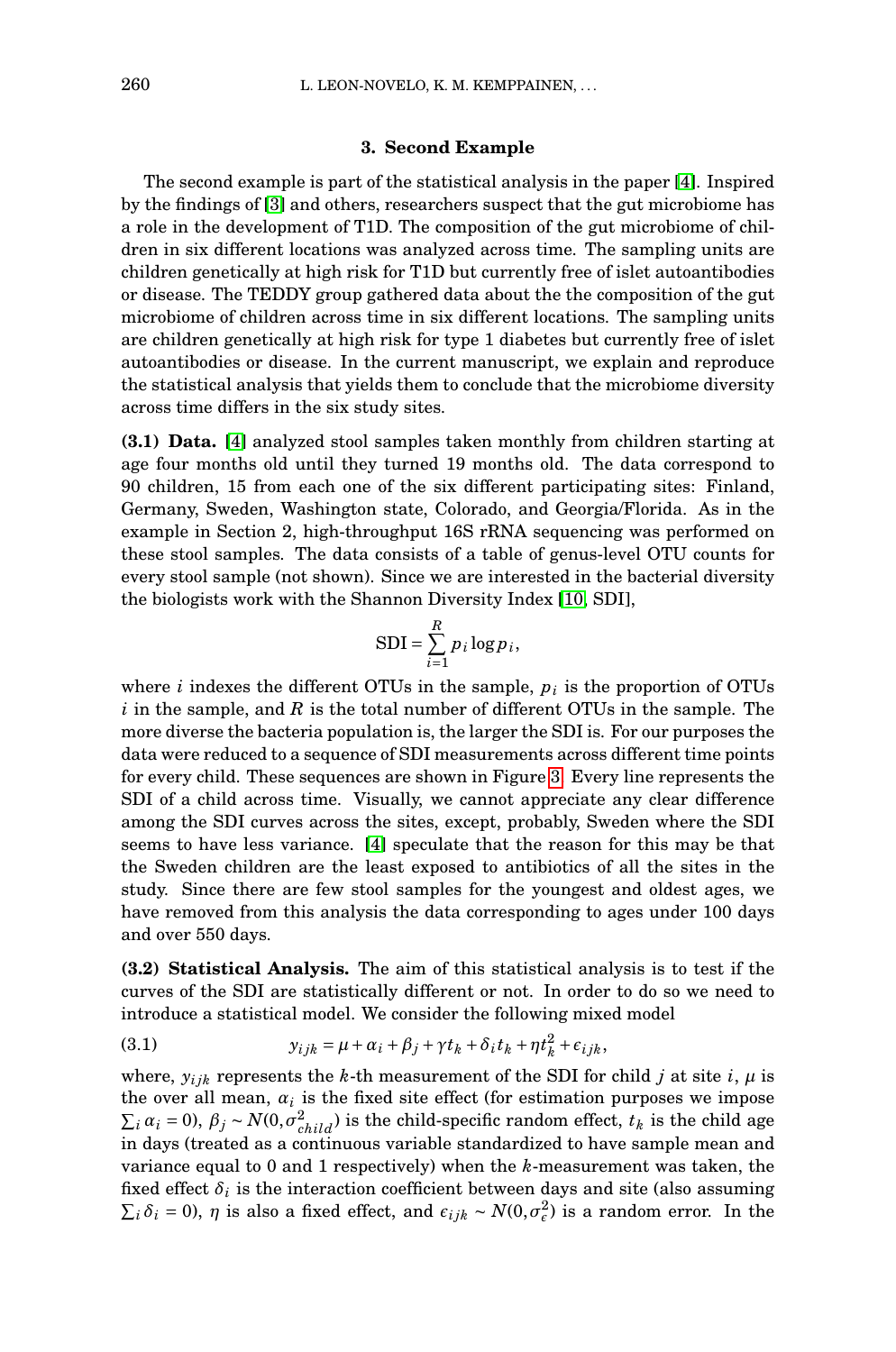context of the model, testing if the SDI curves are statistically significant reduces to test

<span id="page-6-0"></span>(3.2) 
$$
H_0: \alpha_1 = \alpha_2 = \dots = \alpha_6 = 0 \text{ vs } H_1: \sum_i \alpha_i^2 > 0
$$

Strictly speaking, in order to test if the curves are the same for all sites, we should not only test that all  $\alpha_i$  are zero but also that all  $\delta_i$ s are equal to zero. Nevertheless, rejecting the null hypothesis as stated above would make us conclude not all curves are equal.

We can think of the model in [\(3.1\)](#page-5-0) as an Analysis of covariance ANCOVA [\[2,](#page-11-7) See p. 62 on ] where the covariate is time (in days). Fitting the model in a statistical package is straightforward. We used the function "aov" in the lme4 R package [\[9\]](#page-11-8) by [\[1\]](#page-11-9). The R code is,

> model=aov(Shannon \sim Site+Error(1/Patient)+Time+Time:Site+Time2)

where *Shannon* is the SDI, *S ite* takes one of the six possible locations, *T ime* is the standardized time in days and  $Time2 = Time^2$  fits the model. An *F* test of [\(3.2\)](#page-6-0) is straightforward, (R code >summary(model))

|           | Df   |        | Sum Sq Mean Sq F value |       | Pr(>F)                    |
|-----------|------|--------|------------------------|-------|---------------------------|
| Site      | 5    | 30.98  | 6.20                   | 25.58 | $< 2 \times 10^{-16}$     |
| Time      |      | 20.42  | 20.42                  | 84.29 | $<$ 2 $\times$ $10^{-16}$ |
| Time2     |      | 0.00   | 0.00                   | 0.01  | 0.9217                    |
| Site:Time | 5    | 2.93   | 0.59                   | 2.42  | 0.0341                    |
| Residuals | 1099 | 266.17 | 0.24                   |       |                           |

As one can see Site is highly significant and we reject the null in [\(3.2\)](#page-6-0). We notice that the site time interaction (*S ite* : *T ime*) is significant. One of the assumptions of ANCOVA is that the "covariate is not related with the treatment" [\[2,](#page-11-7) See p. 63 on ]. This is not the case if there is an interaction between Site and treatment. Additionally, the Kolmogorov-Smirnov test rejects (not shown) the normality of the residuals. The ANCOVA is known to be robust against the normality assumption of the errors as long as the symmetry of the errors follows. We test the symmetry of the residuals following [\[11\]](#page-11-10), explained below. Let  $\mathbf{x} = x_1, \ldots, x_n$  denote the sample of size *n* from a distribution with mean  $\mu$ , median  $\nu$  and standard deviation  $\sigma$ . Let  $\bar{x}$ , *M* and *s* denote the sample mean, median and standard deviation. They propose a Bootstrap test of symmetry consisting in

- 1. Define  $C_{obs} = (\bar{x} M)/s$ , the sample version of the measure of skewness ( $\mu$  − *ν*)/*σ*
- 2. Define the symmetrized empirical distribution  $\hat{F}^s$  as the CDF that gives  $1/(2n)$  to all possible values in the sample and to all points in  $\{2M - \}$  $x_1, \ldots, 2M - x_n$
- 3. Obtain *T* bootstrap samples  $\hat{F}^s$  of size *n*. For each bootstrap sample  $\mathbf{x}^*$ compute its sample mean, median and standard deviation  $\bar{\mathbf{x}}^{\star}, M^{\star}, s^{\star}$  and obtain  $C^{\star} = (\bar{\mathbf{x}}^{\star} - M^{\star})/s^{\star}$
- 4. The bootstrap *p*-value is then the proportion of  $|C^{\star}|$ s greater that  $|C_{obs}|$ . Here  $|x|$  denotes the absolute value of  $x$ .

This test applied to the residuals (with  $T = 10^6$  boot strap samples in step 3) yields a boot-strap *p*-value of  $< 10^{-6}$ . The residuals and then the error terms are not symmetric.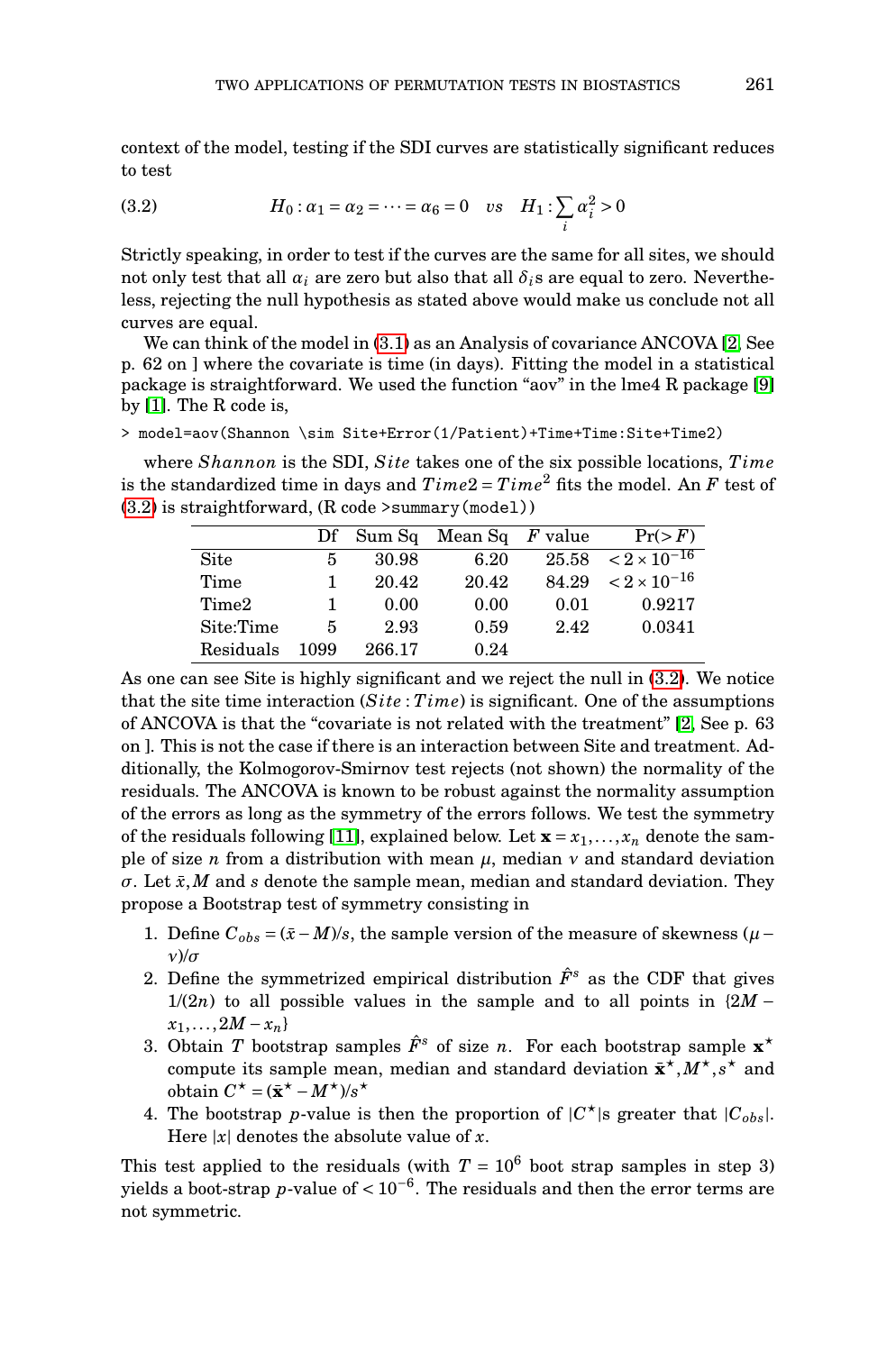

<span id="page-7-0"></span>Figure 3. Shannon Diversity Index per child through time (days) in the six different study sites. Every line represents the measurement of the Shannon Diversity Index of a child across time. For visual purposes, the line joints the time/SDI points of the child it represens.

To deal with the violation of the assumptions of the ANCOVA model, we apply a permutation test. Large values of *F* indicate that the null hypothesis is false. We apply the following simple permutation test permuting the labels of Site.

- 1. Compute  $F_{obs}$ , the *F* statistic in the ANCOVA table testing for the model in [\(3.1\)](#page-5-0) testing [\(3.2\)](#page-6-0).
- 2. Permute the "Site" label, and compute the *F* statistic *T* times to obtain a  $\mathrm{sample}\, F^{\star(1)}, \ldots, F^{\star(M)}$
- 3. The *p*-value of this permutation test is the percentage of  $F^*$ s greater than *Fobs*

Applying this permutation test (with  $T = 10^5$ ) we obtain a *p*-value <  $10^{-5}$ . The data provide enough evidence to reject the null hypothesis in [\(3.2\)](#page-6-0). This is, the SDI curves are not all equal in the six sites.

#### **4. Discussion**

Through this paper we have shown two examples of the application of simple permutation tests to answer relevant biological questions. These examples are the product of joint work with researchers at the University of Florida and are part of the "Statistics Methods" section of two biology papers. The main merit of these analyses is the collaboration between biologists and statisticians to formulate the biological problem in statistical terms. In the first example a permutation test allowed us to answer a relevant question without the need to depend on model assumptions. In the second example, a model is required. A standard *F*-test is applied to the parameters of the model. If the data followed the assumptions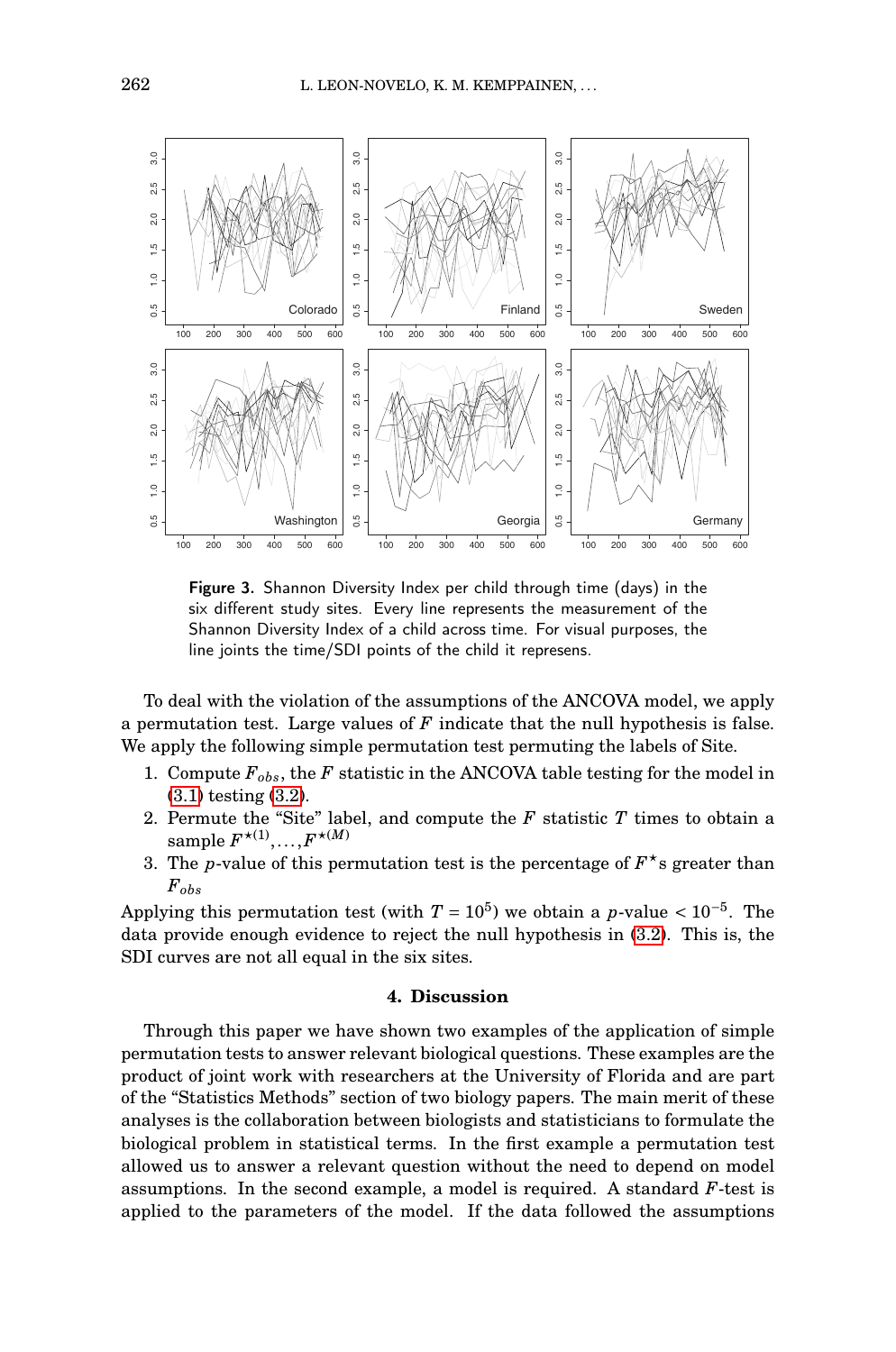of this *F*-test (normality or at least symmetry of the random errors), the *F*-test would be valid. This is not the case, we obtain evidence against the symmetry of the distribution of the random errors trough a boot-strap test of symmetry applied to the residuals of the model. The *F*-test is not valid. Nevertheless, we are able to take advantage of this *F*-test by incorporating it into the scheme of a permutation test. With this we avoid more complicated models in order to get an answer to the biological question.

## **Acknowledgments**

Luis León Novelo was supported by NIH 1R01GM081704. Luis León Novelo is thankful to Professor George Casella for his work and advise in the statistical analysis presented here.

## **TEDDY Study Acknowledgments**

The TEDDY Study Group (See appendix)

Funded by U01 DK63829, U01 DK63861, U01 DK63821, U01 DK63865, U01 DK63863, U01 DK63836, U01 DK63790, UC4 DK63829, UC4 DK63861, UC4 DK63821, UC4 DK63865, UC4 DK63863, UC4 DK63836, and UC4 DK95300 and Contract No. HHSN267200700014C from the National Institute of Diabetes and Digestive and Kidney Diseases (NIDDK), National Institute of Allergy and Infectious Diseases (NIAID), National Institute of Child Health and Human Development (NICHD), National Institute of Environmental Health Sciences (NIEHS), Juvenile Diabetes Research Foundation (JDRF), and Centers for Disease Control and Prevention (CDC).

#### **Appendix**

The Teddy Study Group

Colorado Clinical Center: Marian Rewers, M.D., Ph.D., PI1,4,6,10,11, Katherine Barriga<sup>12</sup>, Kimberly Bautista<sup>12</sup>, Judith Baxter<sup>9,12,15</sup>, George Eisenbarth, M.D., Ph.D., Nicole Frank<sup>2</sup>, Patricia Gesualdo<sup>2,6,12,14,15</sup>, Michelle Hoffman<sup>12,13,14</sup>, Lisa Ide, Rachel Karban12, Edwin Liu, M.D.13, Jill Norris, Ph.D.2,3,12, Kathleen Waugh6,7,12,15, Adela Samper-Imaz, Andrea Steck, M.D.3, University of Colorado, Anschutz Medical Campus, Barbara Davis Center for Childhood Diabetes.

Georgia/Florida Clinical Center: Jin-Xiong She, Ph.D., PI<sup>1,3,4,11,†</sup>, Desmond  $\overline{\text{Schatz, M.D.}^{*4,5,7,8}, \text{Diane Hopkins}^{12}}$ , Leigh Steed<sup>12,13,14,15</sup>, Jamie Thomas<sup>\*6,12</sup>, Katherine Silvis<sup>2</sup>, Michael Haller, M.D.<sup>∗14</sup>, Meena Shankar<sup>∗2</sup>, Melissa Gardiner, Richard McIndoe, Ph.D., Haitao Liu, M.D.† , John Nechtman† , Ashok Sharma, Joshua Williams, Gabriela Foghis, Stephen W. Anderson, M.D.<sup>∧</sup> Medical College of Georgia, Georgia Regents University, ∗University of Florida, †Jinfiniti Biosciences LLC, Augusta, GA, ∧Pediatric Endocrine Associates, Atlanta, GA.

Germany Clinical Center: Anette G. Ziegler M.D., PI<sup>1,3,4,11</sup>, Andreas Beyerlein Ph.D.<sup>2</sup>, Ezio Bonifacio Ph.D.<sup>∗5</sup>, Lydia Henneberger<sup>2,12</sup>, Michael Hummel M.D.<sup>13</sup>, Sandra Hummel Ph.D.<sup>2</sup>, Kristina Foterek<sup>Y2</sup>, Mathilde Kersting Ph.D.<sup>Y2</sup>, Annette Knopff $^7$ , Sibylle Koletzko, M.D. $^{\text{I\hspace{-.1em}I}3}$ , Stephanie Krause, Claudia Peplow $^{12},$ Maren Pflüger Ph.D. $^{6}$ , Roswith Roth Ph.D. $^{9}$ , Julia Schenkel $^{2,12}$ , Joanna Stock $^{9,12},$ Elisabeth Strauss<sup>12</sup>, Katharina Warncke M.D.<sup>14</sup>, Christiane Winkler Ph.D.<sup>2,12,15</sup>, Forschergruppe Diabetes e.V. at Helmholtz Zentrum München, ∗ Center for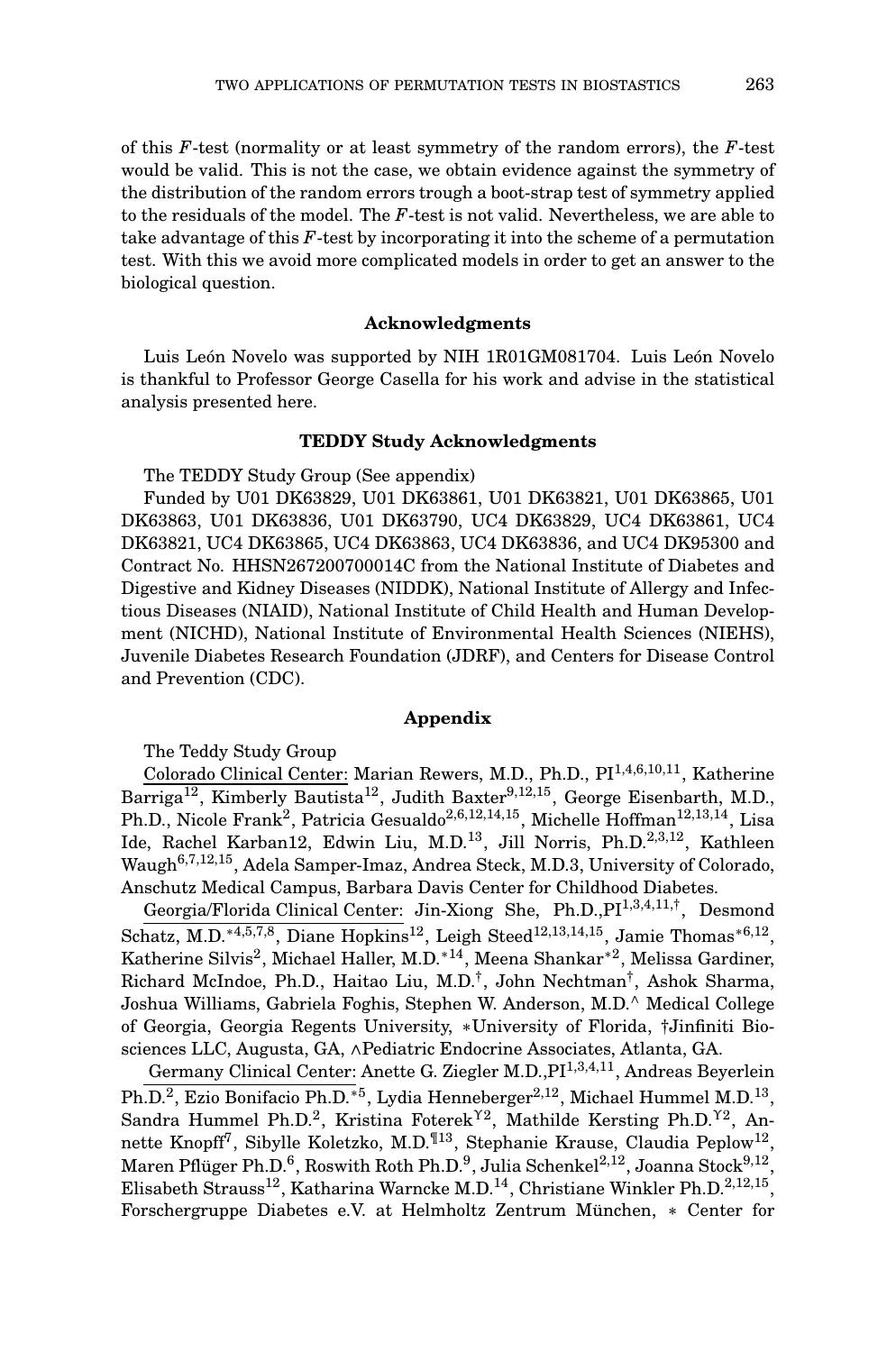Regenerative Therapies, TU Dresden, ¶Dr. von Hauner Children's Hospital,Department of Gastroenterology, Ludwig Maximillians University Munich, Υ Research Institute for Child Nutrition, Dortmund.

Finland Clinical Center: Olli G. Simell, M.D., Ph.D., PIΥ∧1,4,11,13, Heikki Hyöty, M.D., Ph.D.<sup>\*±6</sup>, Jorma Ilonen, M.D., Ph.D.<sup>Y¶3</sup>, Mikael Knip, M.D., Ph.D.<sup>∗±</sup>, Maria LŽnnrot, M.D., Ph.D.<sup>∗±6</sup>, Elina Mantymaki<sup>Y∧</sup>, Juha Mykkänen, Ph.D.<sup>∧Y3</sup>, Kirsti Nanto-Salonen, M.D., Ph.D.<sup>Υ∧12</sup>, Tiina Niininen<sup>±∗12</sup>, Mia Nyblom<sup>∗±</sup>, Anne Riikonen<sup>∗±2</sup>, Minna Romo<sup>Y∧</sup>, Barbara Simell<sup>Y∧9,12,15</sup>, Tuula Simell, Ph.D.<sup>Y∧9,12</sup>, Ville Simell<sup>∧Y13</sup>, Maija SjŽberg<sup>Y∧12,14</sup>, Aino Stenius<sup>µ□12</sup>, Jorma Toppari, M.D., Ph.D., Eeva VarjonenΥ∧12, Riitta Veijola, M.D., Ph.D. *<sup>µ</sup>*<sup>14</sup> , Suvi M. Virtanen, M.D., Ph.D.<sup>\*±§2</sup>. YUniversity of Turku, \*University of Tampere, *µ*University of Oulu, ∧Turku University Hospital, ± Tampere University Hospital, Oulu University Hospital, §National Institute for Health and Welfare, Finland, ¶University of Kuopio.

Sweden Clinical Center: Åke Lernmark, Ph.D., PI <sup>1</sup>,3,4,5,6,8,10,11,15, Daniel Agardh, M.D., Ph.D.<sup>13</sup>, Carin Andrén-Aronsson<sup>2,13</sup>, Maria Ask, Jenny Bremer, Corrado Cilio Ph.D., M.D.<sup>5</sup>, Emilie Ericson-Hallström<sup>2</sup>, Lina Fransson, Thomas Gard, Joanna Gerardsson, Gertie Hansson<sup>12,14</sup>, Monica Hansen, Susanne Hyberg, Fredrik Johansen, Berglind Jonasdottir M.D., Ulla-Marie Karlsson, Helena Larsson M.D., Ph.D.  $6,14$ , Barbro Lernmark, Ph.D.  $9,12$ , Maria Markan, Theodosia Massadakis, Jessica Melin<sup>12</sup>, Maria Månsson-Martinez, Anita Nilsson, Kobra Rahmati, Falastin Salami, Monica Sedig Järvirova, Sara Sibthorpe, Birgitta Sjöberg, Ulrica Swartling, Ph.D. <sup>9</sup>,12, Erika Trulsson, Carina Törn, Ph.D. <sup>3</sup>,15, Anne Wallin, Åsa Wimar<sup>12</sup>, Sofie Åberg. Lund University.

Washington Clinical Center: William A. Hagopian, M.D., Ph.D.,  $PI^{1,3,4,5,6,7,11,13,14}$ , Xiang Yan, M.D., Michael Killian<sup>6,7,12,13</sup>, Claire Cowen Crouch<sup>12,14,15</sup>, Kristen M. Hay<sup>2</sup>, Stephen Ayres, Carissa Adams, Brandi Bratrude, David Coughlin, Greer Fowler, Czarina Franco, Carla Hammar, Diana Heaney, Patrick Marcus, Arlene Meyer, Denise Mulenga, Elizabeth Scott, Jennifer Skidmore<sup>2</sup>, Joshua Stabbert, Viktoria Stepitova, Nancy Williams. Pacific Northwest Diabetes Research Institute.

Pennsylvania Satellite Center: Dorothy Becker, M.D., Margaret Franciscus<sup>12</sup>, MaryEllen Dalmagro-Elias<sup>2</sup>, Ashi Daftary, M.D. ChildrenÕs Hospital of Pittsburgh of UPMC.

Data Coordinating Center: Jeffrey P. Krischer, Ph.D., PI<sup>1,4,5,10,11</sup>, Michael Abbondondolo, Sarah Austin, Rasheedah Brown<sup>12,15</sup>, Brant Burkhardt, Ph.D.<sup>5,6</sup>, Martha Butterworth $^2$ , David Cuthbertson, Christopher Eberhard, Steven Fiske $^9$ , Veena Gowda, David Hadley, Ph.D.<sup>3,13</sup>, Page Lane, Hye-Seung Lee, Ph.D.<sup>3,6,13,15</sup>, Shu Liu, Xiang Liu, Ph.D.<sup>2,12</sup>, Kristian Lynch, Ph.D.<sup>6,9</sup>, Jamie Malloy, Cristina McCarthy<sup>12,15</sup>, Wendy McLeod<sup>2,5,6,13,15</sup>, Laura Smith, Ph.D.<sup>9,12</sup>, Susan Smith<sup>12,15</sup>, Roy Tamura, Ph.D.<sup>2</sup>, Ulla Uusitalo, Ph.D.<sup>2,15</sup>, Kendra Vehik, Ph.D.  $4,5,9,14,15$ , Earnest Washington, Jimin Yang, Ph.D., R.D.<sup>2,15</sup>. University of South Florida.

Project scientist: Beena Akolkar, Ph.D.<sup>1,3,4,5,6,7,10,11</sup>, National Institutes of Diabetes and Digestive and Kidney Diseases.

Other contributors: Kasia Bourcier, Ph.D.<sup>5</sup>, National Institutes of Allergy and Infectious Diseases. Thomas Briese,  $Ph.D.<sup>6,15</sup>$ , Columbia University, Suzanne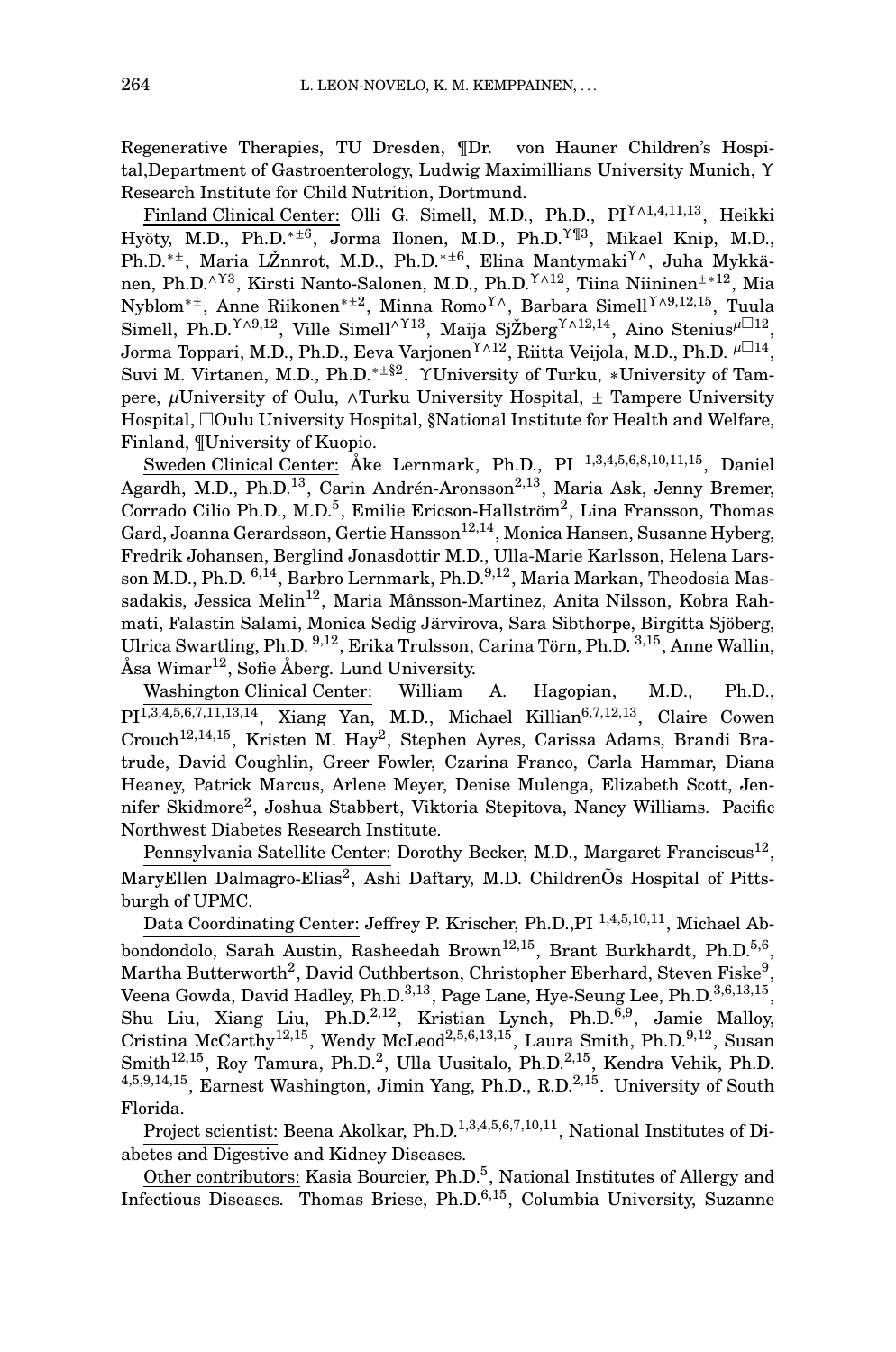Bennett Johnson, Ph.D.<sup>9,12</sup>, Florida State University, Steve Oberste, Ph.D.<sup>6</sup>, Centers for Disease Control and Prevention, Eric Triplett, Ph.D. <sup>6</sup>, University of Florida.

Autoantibody Reference Laboratories: Liping Yu, M.D.<sup>5</sup>, Dongmei Miao, M.D.^, Polly Bingley, M.D., FRCP<sup>\*5</sup>, Alistair Williams<sup>\*</sup>, Kyla Chandler<sup>\*</sup>, Saba Rokni\*, Anna Long Ph.D.\*, Joanna Boldison\*, Jacob Butterly\*, Jessica Broadhurst<sup>∗</sup> , Gabriella Carreno<sup>∗</sup> , Rachel Curnock<sup>∗</sup> , Peter Easton<sup>∗</sup> , Ivey Geoghan<sup>\*</sup>, Julia Goode<sup>\*</sup>, James Pearson<sup>\*</sup>, Charles Reed<sup>\*</sup>, Sophie Ridewood<sup>\*</sup>, Rebecca Wyatt<sup>∗</sup> . ∧Barbara Davis Center for Childhood Diabetes, University of Colorado Denver, ∗School of Clinical Sciences, University of Bristol UK.

Cortisol Laboratory: Elisabeth Aardal Eriksson, M.D., Ph.D., Ewa Lönn Karlsson. Department of Clinical Chemistry, Linköping University Hospital, Linköping, Sweden.

Dietary Biomarkers Laboratory: Iris Erlund, Ph.D.<sup>2</sup>, Irma Salminen, Jouko Sundvall, Jaana Leiviskä, Mari Lehtonen, Ph.D. National Institute for Health and Welfare, Helsinki, Finland.

HbA1c Laboratory: Randie R. Little, Ph.D., Alethea L. Tennill. Diabetes Diagnostic Laboratory, Dept. of Pathology, University of Missouri School of Medicine.

HLA Reference Laboratory: Henry Erlich, Ph.D.<sup>3</sup>, Teodorica Bugawan, Maria Alejandrino. Department of Human Genetics, Roche Molecular Systems.

Metabolomics Laboratory: Oliver Fiehn, Ph.D., Bill Wikoff, Ph.D., Tobias Kind, Ph.D., Mine Palazoglu, Joyce Wong, Gert Wohlgemuth. UC Davis Metabolomics Center.

Microbiome and Viral Metagenomics Laboratory: Joseph F. Petrosino, Ph.D.<sup>6</sup> Alkek Center for Metagenomics and Microbiome Research, Department of Molecular Virology and Microbiology, Baylor College of Medicine.

OGTT Laboratory: Santica M. Marcovina, Ph.D., Sc.D. Northwest Lipid Metabolism and Diabetes Research Laboratories, University of Washington.

Repository: Heather Higgins, Sandra Ke. NIDDK Biosample Repository at Fisher BioServices.

RNA Laboratory and Gene Expression Laboratory: Jin-Xiong She, Ph.D.,PI<sup>1,3,4,11</sup>, Richard McIndoe, Ph.D., Haitao Liu, M.D., John Nechtman, Yansheng Zhao, Na Jiang, M.D. Jinfiniti Biosciences, LLC.

SNP Laboratory: Stephen S. Rich, Ph.D.3, Wei-Min Chen, Ph.D.<sup>3</sup>, Suna Onengut-Gumuscu, Ph.D.<sup>3</sup>, Emily Farber, Rebecca Roche Pickin, Ph.D., Jordan Davis, Dan Gallo. Center for Public Health Genomics, University of Virginia.

Committees: <sup>1</sup>Ancillary Studies, <sup>2</sup>Diet, <sup>3</sup>Genetics, <sup>4</sup>Human Subjects/Publicity/Publications, <sup>5</sup>Immune Markers, <sup>6</sup>Infectious Agents, <sup>7</sup>Laboratory Implementation, <sup>8</sup>Maternal Studies, <sup>9</sup>Psychosocial, <sup>10</sup>Quality Assurance, <sup>11</sup>Steering, <sup>12</sup>Study Coordinators, <sup>13</sup>Celiac Disease, <sup>14</sup>Clinical Implementation, <sup>15</sup>Quality Assurance Subcommittee on Data Quality.